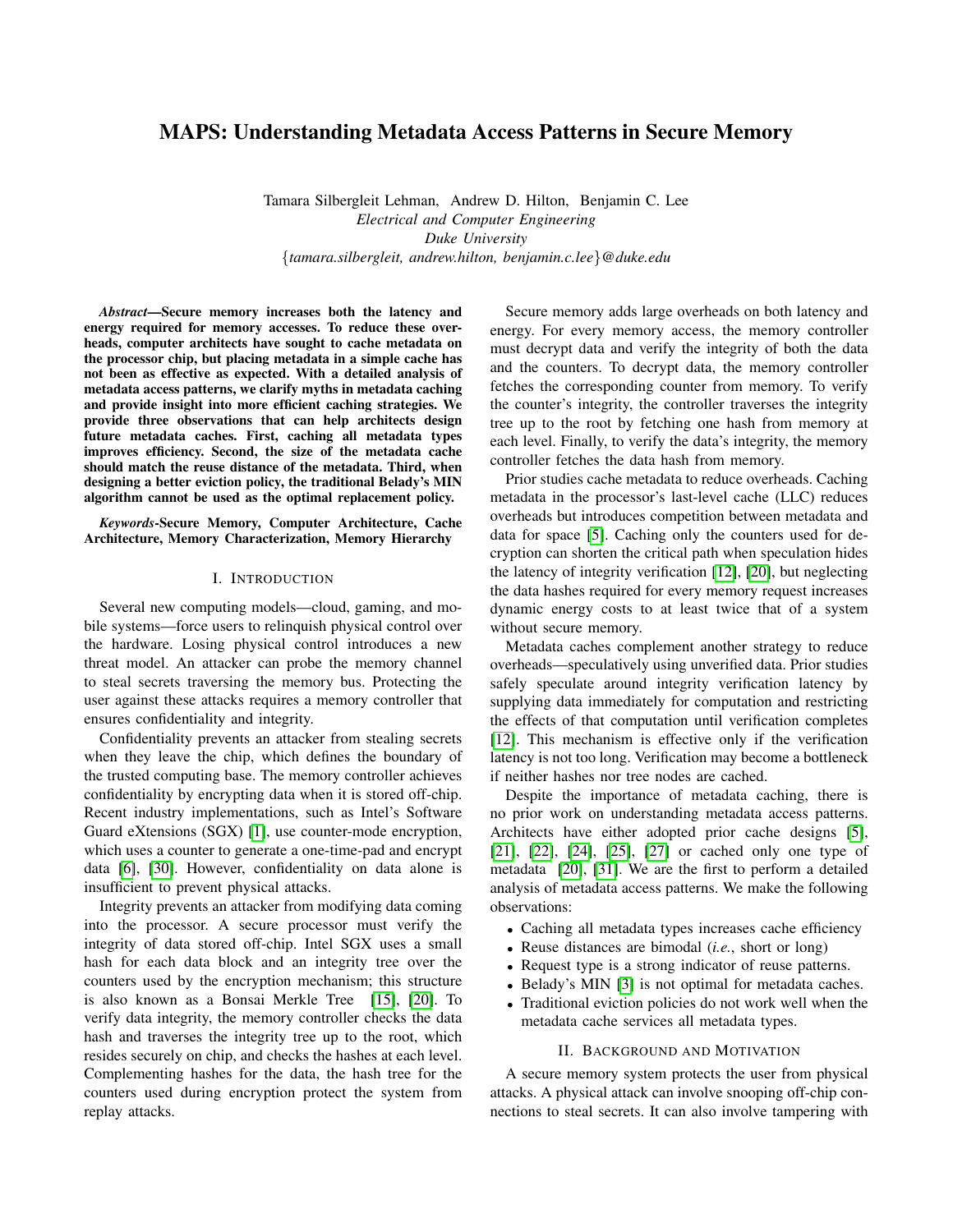the values returned from or stored in memory. To prevent and detect physical attacks, secure memory uses encryption for confidentiality and hashing for integrity verification.

### *A. Security Mechanisms*

Confidentiality. To prevent an attacker from stealing secrets through the off-chip connections, secure memory provides confidentiality by encrypting all off-chip data. State-of-the-art secure memory uses counter-mode encryption. Counter-mode encryption allows the slow part of the encryption process to happen in the background while the encrypted data is fetched from memory.

Counter-mode encryption parallelizes the encryption and the memory access. While the counter is encrypted to produce a one-time-pad (OTP), the data is fetched from memory. When data is brought on-chip, the memory controller XORs the data with the OTP in one cycle. The XOR operation produces both the data's ciphertext and plaintext. The counter used to produce the OTP is used only once in the system's lifetime.

The memory controller guarantees unique one-time-pads for counter-mode encryption by maintaining one counter for each 64B-block. The counter is incremented every time it is used to encrypt data, ensuring its value is only used once. Keeping the per-block counters on-chip is too expensive— 4GB of secure memory with 8B per-block counters would require 512MB of counters. Instead, current implementations of secure memory store counters in main memory [\[1\]](#page-9-0).

To reduce the space overhead of counters, prior work uses two counters: one per-page counter and a smaller perblock counter [\[20\]](#page-10-3), [\[30\]](#page-10-1). Per-block and per-page counters increment when the corresponding blocks are written and when per-block counters overflow, respectively. When the per-page counter is incremented, all blocks in the page are loaded on-chip and re-encrypted with the new page counter. Re-encrypting a whole page is expensive, but it happens infrequently and can be done off the critical path. Using perpage and per-block counters significantly reduces overheads. An 8B counter for every 4KB-page combined with a 7b counter for every 64B-block reduces space requirements from 512MB down to 64MB.

Integrity. Secure memory detects data tampering by verifying data integrity with Bonsai Merkle trees (BMTs) [\[20\]](#page-10-3). A BMT consists of a hash tree over the counters used in counter-mode encryption. The root of the tree is stored onchip to establish an origin of trust. The tree is composed of keyed Hash Message Authentication Codes (HMACs) for each child block; an 8B-HMAC is sufficient to track block integrity. When a counter is fetched from off-chip memory, the memory controller traverses the BMT, comparing hashes along the way, to verify that the counter's value is the same as when it was last written out to memory. The BMT is stored in main memory with the exception of the root, which is stored within the chip.

The BMT enables verification of counter integrity but not of the data itself. An HMAC for each data block is also required; an 8B-HMAC is sufficient to track data integrity. The memory controller compares these hashes when fetching data from off-chip memory.

Overheads. Every miss in the last-level cache (LLC) requires several memory requests to transfer metadata in addition to data. The number of additional requests depends on the amount of memory protected and the length of the counters. For example, Intel SGX protects up to 128MB of memory with a single 8B counter per 64B-block. It stores three levels of the BMT in main memory in addition to the counters and the data HMACs. For each LLC miss, the SGX memory encryption engine (MEE) fetches five additional blocks from memory—one block for the counter, one block for the data hash, and three blocks for the tree.

Metadata blocks can be cached to alleviate the overheads from additional memory requests. If a counter block is found in the metadata cache, the memory controller does not need to traverse the BMT because the counter was verified when it was brought into the cache. For Intel SGX, the metadata cache reduces the number of additional memory accesses from five to one, if the counter is cached, or to zero if both the hash and counter are cached. Although metadata caches promise efficiency, metadata access patterns are diverse and present new challenges for cache design.

#### *B. Case for Caching All Metadata Types*

Including all metadata types within the cache is important for reducing overheads from secure memory. First, hashes are required to verify data integrity for every memory access. If the cache excludes hashes, every data access triggers at least one metadata access from memory. Second, counters are required to decrypt data for every memory access. If the cache excludes counters, every data access triggers another memory request for the corresponding counter and even more memory accesses for integrity verification.

Third, tree nodes are required to verify counter integrity. If the cache excludes the tree, a request for a counter requires many metadata accesses to memory to traverse the whole integrity tree. Caching the integrity tree provides a safety net for performance when counters cannot be contained in the cache due to long reuse distances or capacity constraints. Tree nodes have shorter reuse distances because of the tree's shape (*i.e.* fewer blocks higher in the tree).

The metadata cache reduces delay overheads for both decryption and verification. It also reduces energy costs, primarily by avoiding expensive memory transfers. DRAM and SRAM accesses require 150pJ [\[14\]](#page-10-13) and 0.3 pJ [\[26\]](#page-10-14) per bit, respectively. Energy overhead falls when the metadata cache services more metadata requests.

Figure [1](#page-2-0) suggests that caching all metadata types has significant benefits. Measurements for *canneal* (left) show that the cache size needed for a given miss rate is smaller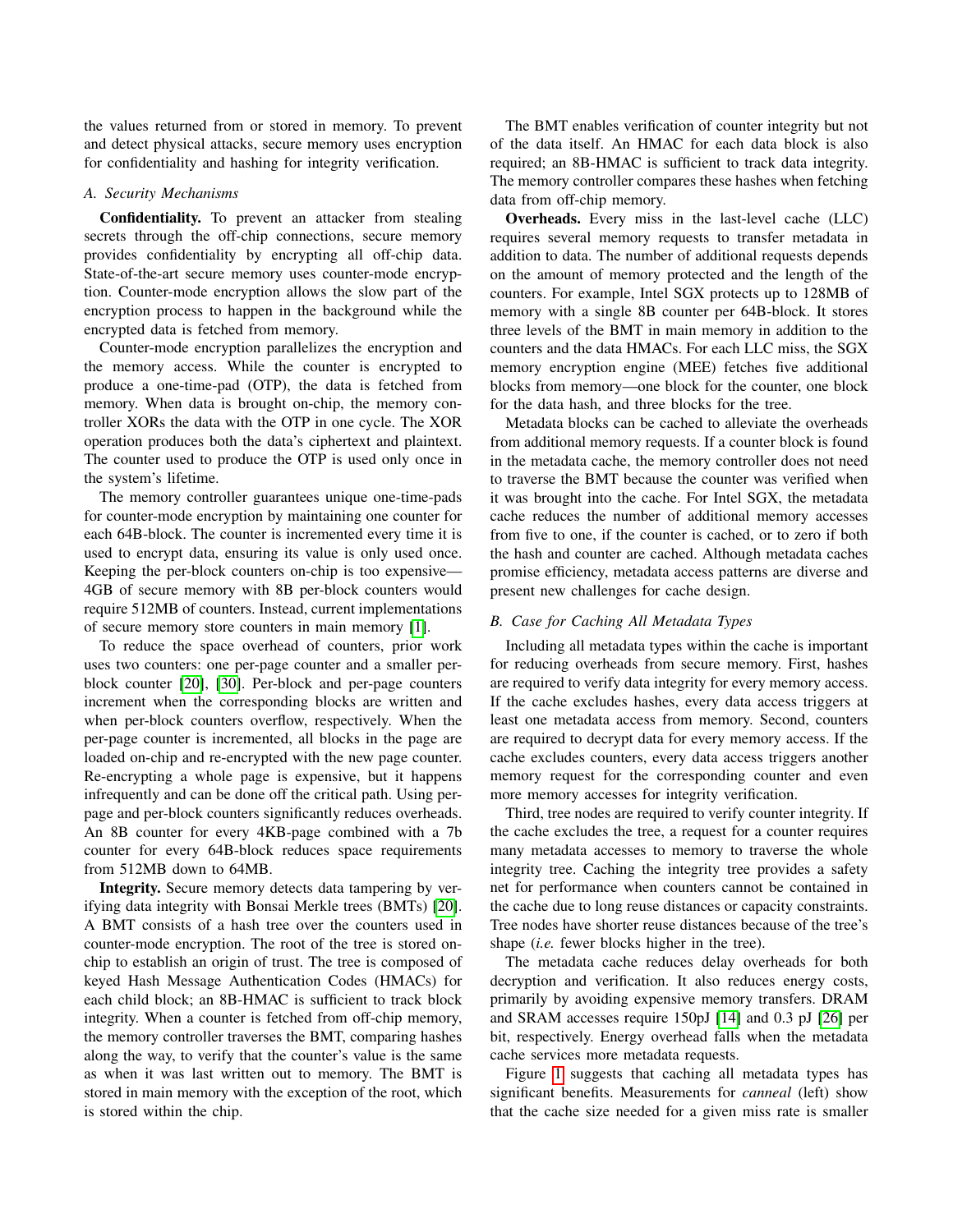<span id="page-2-0"></span>

Figure 1: Metadata MPKI when caching (i) only counters, (ii) counters and hashes, and (iii) all metadata types.

when including all metadata types. Achieving 73 metadata misses per thousand instructions (MPKI) requires a 2MB cache that holds only counters or a much smaller 128KB cache that holds any metadata type.

However, permitting the cache to hold hashes in addition to counters leads to subtle interactions between metadata types. Measurements for *libquantum* (right) indicate negligible returns when caching counters with less than 128KB of capacity and diminishing marginal returns when caching them with more than 1MB of capacity. Including hashes with counters harms performance because hashes compete with counters for capacity and counter misses require expensive traversals of the integrity tree. For a 1MB metadata cache, the competition between hashes and counters increases MPKI from six to ten.

Permitting the cache to hold tree nodes, along with hashes and counters, reduces MPKI significantly when the cache size is smaller than 512KB. Caching tree nodes has higher per-block benefits as they provide larger data coverage per 64B-block. Moreover, there are fewer tree node blocks, making it easier to cache them. Experiments with other metadata cache configurations (hashes only, tree nodes only, hashes and tree nodes, and counters and tree nodes) produce trends similar to those in Figure [1.](#page-2-0)

#### *C. Challenges of Caching All Metadata Types*

Common caching strategies do not work well for metadata access patterns, which are diverse for three reasons. First, metadata consists of three different types: counters, hashes and tree nodes. Each type has different behaviors due to the varying amount of data each protects. When metadata is organized into 64B blocks, a hash block protects only 8 data blocks whereas a counter block protects 64 data blocks. Each leaf in the integrity tree protects eight counter blocks, which amount to  $64 \times 8 = 512$  data blocks. Nodes higher in the tree protect more data. The more data a block protects, the more often the block will be reused and the fewer blocks of that type are required, making it easier to cache them.

Second, metadata types exhibit different access patterns. Requests for hashes and counters are driven by workload behavior such as load misses in the LLC or dirty-line evictions from the LLC. In contrast, requests for tree nodes are driven by counter misses in the metadata cache. This distinction causes significant differences in reuse distances.

Finally, metadata types have different miss costs. A miss for a counter block might require traversing the integrity tree, increasing the number of memory accesses by the number of tree levels. In contrast, missing on a hash block requires accessing memory only once for that same block. Furthermore, the miss costs can vary not only between metadata types but also within types.

Traditional cache design assumes misses are independent and have a uniform miss cost. This assumption does not apply to metadata. The miss cost for a block depends on which other blocks and metadata types are cached. Suppose that counter block A has all of its parent tree nodes in the cache while counter block B has only its highest tree level in the cache. If an eviction must decide between block A and B, it might be better to evict A to avoid an expensive miss for B, even if B is reused further into the future. The precise performance outcome of this decision depends on the cache contents when these blocks are reused.

#### III. SIMULATION METHODOLOGIES

We assume that all of memory is secure and that the memory controller speculatively supplies data for computation before its integrity has been verified [\[12\]](#page-10-5). We evaluate metadata cache designs using MARSSX86 for full system simulation [\[16\]](#page-10-15) and DRAMSim2 to model memory [\[23\]](#page-10-16). We extend DRAMSim2 with timing models for Bonsai Merkle Trees and counter-mode encryption. We also add a metadata cache to the simulator. We use McPAT [\[13\]](#page-10-17) to estimate processor energy, CACTI [\[26\]](#page-10-14) to estimate metadata cache

<span id="page-2-1"></span>

| Processor             | out-of-order core       |
|-----------------------|-------------------------|
| Clock Frequency       | 3GHz                    |
| L1 I & D Cache        | $32KB$ 8-way            |
| L <sub>2</sub> Cache  | 256KB 8-way             |
| $\overline{L3}$ Cache | $2MB$ 8-way             |
| Memory Size           | $4G$ B                  |
| Memory Latency        | from DRAMSim2           |
| Hash Latency          | 40 processor cycles [7] |
| Hash Throughput       | 1 per DRAM cycle        |

Table I: Simulation Configuration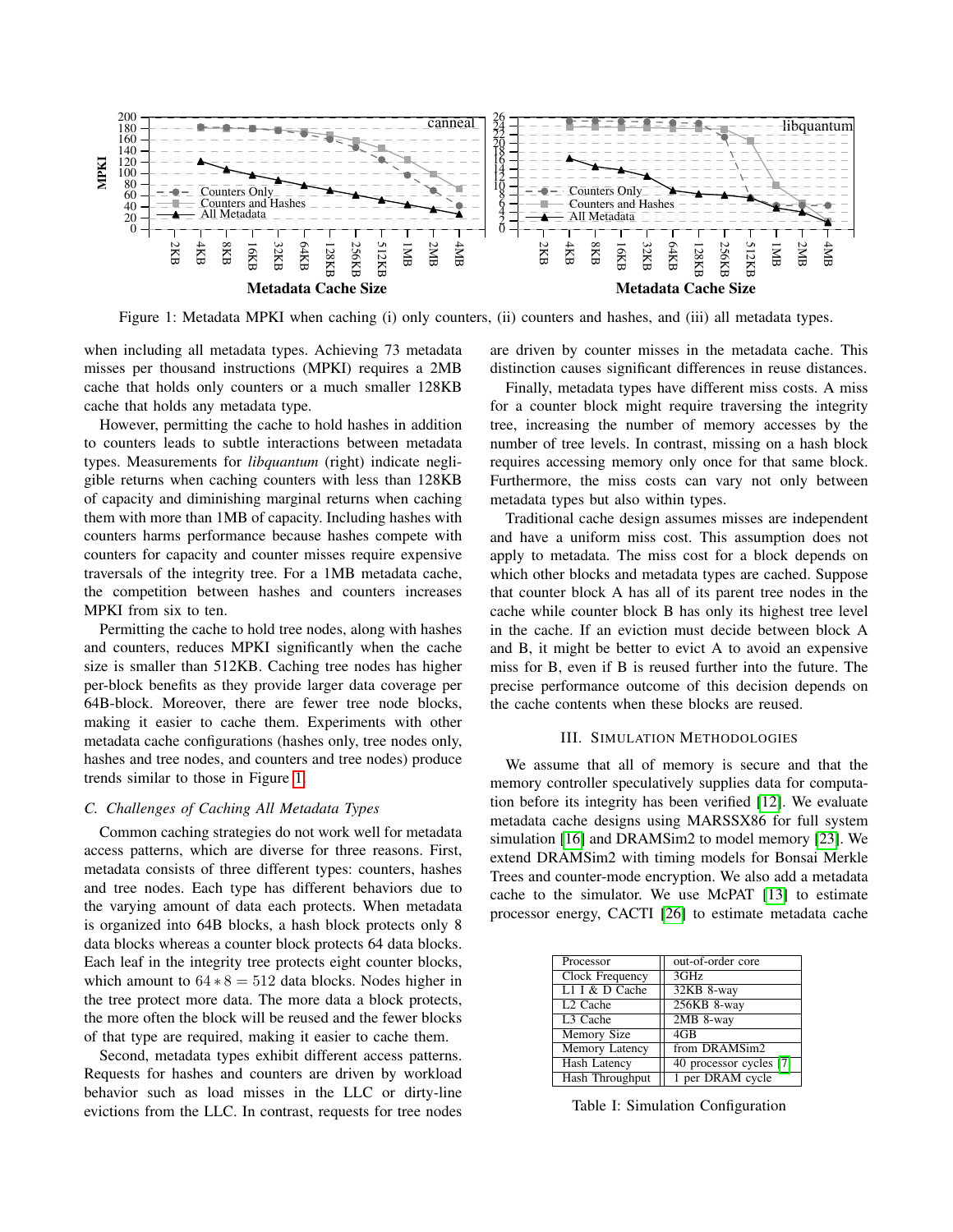<span id="page-3-0"></span>

Figure 2: Comparison of LLC and metadata cache sizes. Normalized to system with 2MB LLC and without secure memory.

energy, and DRAMSim2 to estimate memory energy. Table [I](#page-2-1) summarizes our experimental configuration.

We run three benchmarks suites: PARSEC [\[4\]](#page-10-19), SPLASH2 [\[29\]](#page-10-20) and SPEC 2006 [\[8\]](#page-10-21). For PARSEC and SPLASH2 benchmarks, we simulate 500 million user instructions from the region of interest. For SPEC benchmarks, we fast-forward by 1 billion user instructions and simulate 500 million user instructions. Caches are warmed up with 50 million instructions for all benchmarks. We focus our attention on benchmarks that have LLC MPKI greater than 10 because they are most affected by the security mechanism. For completeness, we also present geometric averages for all benchmarks.

#### IV. METADATA ACCESS PATTERNS

Mechanisms for confidentiality and integrity pose new challenges in managing multiple types of metadata. When requesting data, the memory controller must also request (i) the corresponding counter to decrypt the data, (ii) tree nodes to verify counter integrity, and (iii) simple hashes to verify data integrity. Links between types of metadata complicate locality analysis and caching policy. Should the cache prioritize counters because a cached counter is secure and avoids expensive tree traversal? Or should the cache prioritize trees because a cached tree node is often reused, especially when it is close to the root?

We consider a system with a per-page counter and a perblock counter for encryption [\[20\]](#page-10-3), [\[30\]](#page-10-1). Although Intel SGX uses a single per-block counter, our per-page and per-block counters approach reduces the memory space overhead and makes caching counters easier. Our analysis applies to other system organizations and we note where differences apply.

# *A. Metadata Cache Size*

Although industry does not divulge specific sizes or design decisions for their metadata caches, intuition says that much more of the on-chip SRAM budget should be dedicated to the LLC than to the metadata cache. To verify this intuition, we simulate four LLC sizes (512KB, 1MB, 2MB, 4MB) and six metadata cache sizes (16KB, 64KB, 256KB, 512KB, 1MB, 2MB). We measure energy and delay relative to a system with a 2MB LLC and without secure memory.

Figure [2](#page-3-0) plots efficiency for varied system configurations. Each line color shows results with the same LLC size. Each mark type shows results with the same metadata cache size (*i.e.*, squares indicate 256KB metadata caches). The x-axis reports the total capacity budget for both LLC and metadata caches. Results assume that the microarchitecture can speculate and hide verification latency [\[12\]](#page-10-5). Experiments without speculation produce the same general trend.

The results for the average (left) in Figure [2](#page-3-0) align with our intuition. However, memory-intensive benchmarks, such as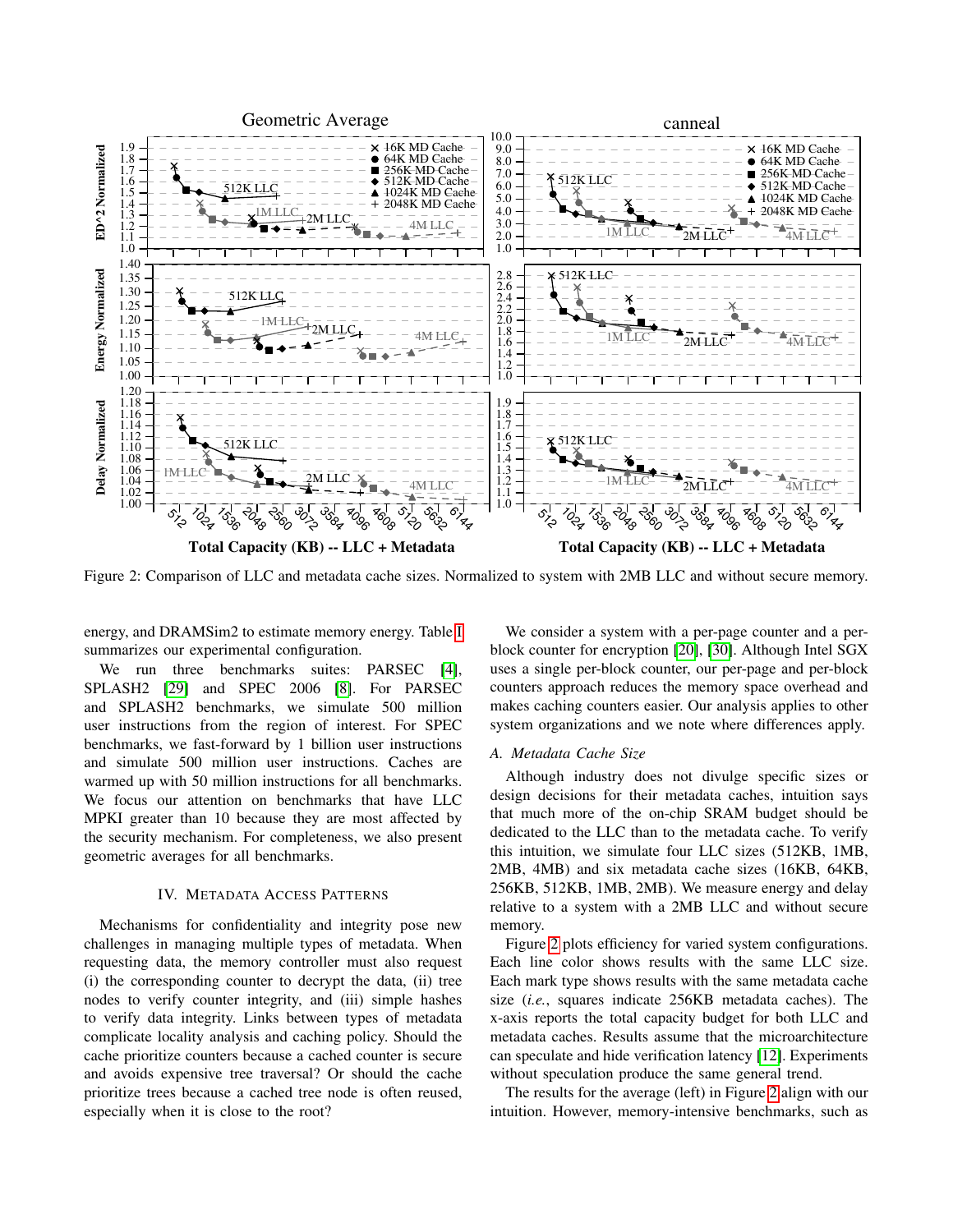*canneal* (right), flip the trend and give us new insight. Given a bit more than a 1MB budget, the average benchmark would perform better with a 1MB LLC and a 16KB metadata cache (*i.e.*, gray x is lower than the black diamond). In contrast, *canneal* would perform better with a 512KB LLC and a 512KB metadata cache (*i.e.*, black diamond is lower than the gray x). Canneal has little spatial locality and requires many more metadata blocks than the average workload. With a smaller LLC, *canneal*'s metadata has smaller reuse distances and thus is able to cache them more efficiently.

The results for the average benchmark suggest that architects should design a cache hierarchy with a smaller metadata cache and a larger LLC for the common case. Results for memory intensive benchmarks indicate that mechanisms that adapt the system for different workload needs would benefit cache efficiency.

#### *B. Amount of Data Protected*

Metadata access patterns can be explained, in part, by the difference in the amount of data each block protects. All metadata types are stored in memory. Metadata is grouped into 64B blocks, which is the granularity of transfers to the memory controller. A piece of metadata that protects more data will be reused more often. Table [II](#page-4-0) quantifies the amount of data protected by each metadata type for two secure memory organizations, PoisonIvy (PI) and Intel Software Guard eXtensions (SGX).

A 64B block of counters includes sixty four 7b per-block counters and one 8B per-page counter. The block's sixty four per-block counters protect  $64 \times 64B = 4KB$  of data. Every LLC miss that addresses the same page will require the same counter block to decrypt the data fetched from memory. The temporal locality of the counter blocks depends strictly on the temporal locality of the 4KB page in an application. Note that Intel SGX uses a larger 8B per-block counter, changing the behavior of counter blocks to match that of the hash blocks.

A 64B block of hashes from the integrity tree protects counter integrity. The 64B block includes eight 8B hashes, each of which protects a 64B block of counters or tree nodes. Because 64B of counters covers 4KB of data (see above), the eight hashes protect  $8 \times 4KB = 32KB$  of data at the leaves of the tree. The amount of protected data increases as the node approaches the root. Each tree node covers  $8 \times$  more data than its child. Since blocks cover 32KB of data at the leaves (or 4KB in the case of Intel SGX), its parent covers

<span id="page-4-0"></span>

| Metadata          | Organization                                 |             | <b>Data Protected</b>     |                            |
|-------------------|----------------------------------------------|-------------|---------------------------|----------------------------|
| <b>Type</b>       | <b>PI</b> [12]                               | $SGX$ [1]   | <b>PI</b> [12]            | <b>SGX [1]</b>             |
| Counters          | 1, 8B / page<br>$64$ , 7b $\overline{I}$ blk | 8, 8B / blk | 4KB                       | 512B                       |
| Integrity<br>Tree | 8, 8B hashes                                 |             | $4 * 8$ <sup>lev</sup> KB | $512 * 8$ <sup>lev</sup> B |
| Hashes            | 8, 8B hashes                                 |             | 512B                      |                            |

Table II: Metadata organization

256KB (32KB), its grandparent covers 2MB (256KB), and so on. The on-chip root covers all memory (or all of SGX's secure memory, which is up to 96MB when using SGX1 instructions [\[1\]](#page-9-0)).

Finally, a 64B block of hashes protect data integrity. The 64B block includes eight 8B hashes. Because each hash protects a 64B block of data, the eight hashes protect  $8 \times 64B = 0.5KB$  of data.

### <span id="page-4-1"></span>*C. Reuse Distance*

We reason about metadata and their access patterns by looking at reuse distance. An effective cache holds blocks that are reused frequently and evicts blocks that are not reused or reused infrequently. Figure [3](#page-5-0) presents the cumulative distribution function (CDF) of metadata reuse distance for 2MB-LLC with no metadata cache. Each CDF shows that  $\psi\%$  of metadata exhibit reuse distance  $\leq x$  bytes. CDFs that rise sharply on the left illustrate short reuse distances, which are easier to cache. Those that extend gradually to the right illustrate poor locality. The reuse analysis provides several insights that can guide metadata cache design.

First, the reuse distance of a metadata block is affected by the last-level cache (LLC) organization. When a data block is cached, its counter and hash blocks are unnecessary. Second, the reuse distance of metadata blocks are affected by the spatial locality of the application. Spatial locality for data translates into temporal locality for metadata. This relationship exists because one metadata block covers multiple data blocks. If a data block is within 512B of another data block, then the reuse distance of all metadata blocks (counter, hash and tree nodes) protecting those two blocks will be equal to that of the two blocks.

For every 4KB page of data, nine 64B-blocks of metadata are needed in ideal conditions, excluding tree nodes. The nine blocks include one block for the counters and eight blocks for the data hashes. To cover a 2MB LLC, a minimum of  $9 * 64B * (2048KB/4KB) = 288KB$  are needed. Figure [3](#page-5-0) highlights this value with a vertical line through it. If the application has less than ideal spatial locality, even more metadata is needed. Most benchmarks in Figure [3](#page-5-0) often show a slight increase for counters and hashes at 288KB and sometimes show a sharp increase (*e.g.*, *fft*).

Counters. Counter blocks depend on the page-level spatial locality of an application. In some cases, such as *canneal*, the reuse distance is large and almost 50% of the blocks have reuse distance larger than 1MB. In others, such as *libquantum*, smaller memory footprints produce correspondingly smaller reuse distances for counter blocks. More than 90% of *libquantum*'s counter blocks have reuse distance of less than 4KB.

Tree Nodes. Tree nodes have the smallest reuse distance because the tree blocks cover the most data (see Table [II\)](#page-4-0). For most benchmarks, almost 90% of the tree blocks have reuse distances smaller than 4KB. A small (*e.g.*, 4KB)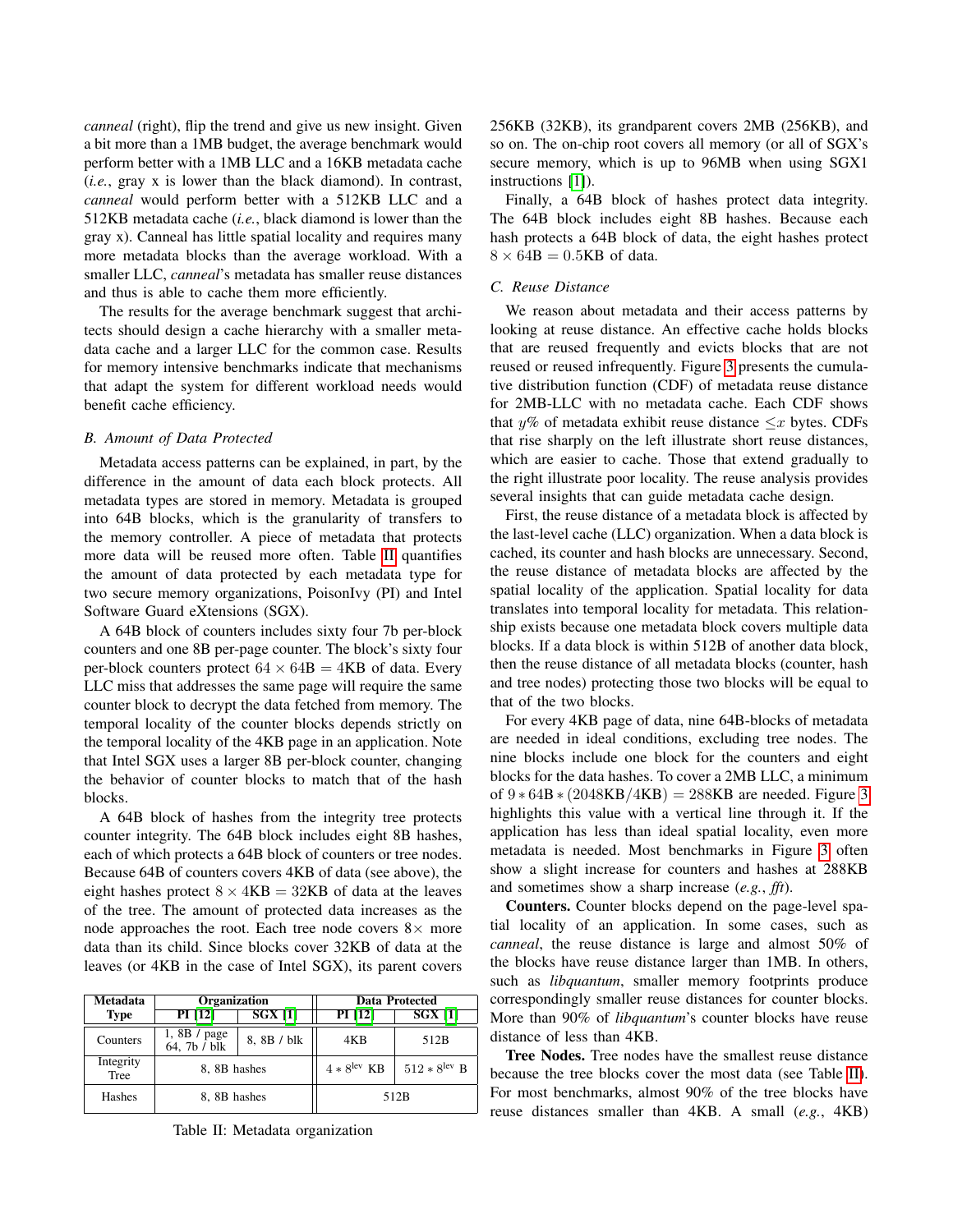<span id="page-5-0"></span>

Figure 3: Cumulative distribution function (CDF) for reuse distance, split by metadata type for six representative benchmarks.

metadata cache could be sufficient to cache only the tree nodes. Even for benchmarks where the counters have long reuse distance, such as *canneal*, 80% of the tree blocks exhibit a reuse distance smaller than 4KB.

Note that the reuse distance analysis focuses on workloaddriven accesses and assumes that no metadata cache is present. Because of the interdependencies between counters and tree nodes, reuse distances for tree nodes might increase when a metadata cache is present.

Hashes. Hashes have the longest reuse distance, making them the most difficult metadata to cache effectively. Hashes typically experience a small burst of reuse as the eight blocks they cover are often used soon due to spatial locality in the data. However, once that data is held in the LLC, the hash is not needed until the data is evicted, at which point the hash must be updated immediately if the evicted block is dirty.

A good example of the small bursts with short reuse distances is shown in Figure [3](#page-5-0) . *Libquantum*'s reuse characteristics for hash blocks come from the fact that it repeatedly streams through a 4MB array. As the accesses are sequential, the first access to a data block corresponding to a particular hash is quickly followed by accesses to the other data blocks in the same 64B-hash block. This means that 7 of 8 (87.5%) blocks have short reuse distances. Once all hashes have been used, the hash block is not touched again until the next iteration through the array, producing a 4MB reuse distance for the remaining 12.5% of hash accesses.

Caching hashes is just as important as caching the other metadata types for two reasons. First hashes are needed to verify the integrity of the data itself. Without a mechanism for speculation—the case in all industry implementations the additional memory access for the hash makes the critical path to read a piece of data from memory at least a factor of two slower than a system without secure memory. Second, the energy required for an additional access to memory is several times larger than the energy required for an on-chip cache [\[14\]](#page-10-13). Because the hash block is needed for every memory access, energy costs are doubled when the hash is not cached on chip.

### *D. Bimodal Reuse Distances*

An interesting observation regarding metadata access patterns is that reuse distance is bimodal for most benchmarks. Not many benchmarks report moderate reuse distances. Figure [4](#page-6-0) shows reuse distance classified into four classes: (i)  $\leq$ 128 blocks (8KB), (ii) 128-256 blocks (8KB-16KB), (iii) 256-512 blocks (16KB-32KB), and (iv)  $>512$  blocks (32KB). The figure shows that all benchmarks have at least 50% of their accesses in the smallest class, except for *canneal* and *cactusADM*, while most of the remaining accesses reside in the largest class.

We often see a metadata block reused frequently over a short period of time and then not for a long time due to the application's spatial locality. When an application misses at the LLC, it is expected to miss for several blocks in the LLC for the same page and thus share the same counter block. When a counter block is brought into the metadata cache, it is often reused frequently for a short period of time. The same is true for hash blocks except that it happens less often since data blocks share hash blocks as long as they are within 512B.

The fact that we have either short or long reuse distances is important. A cache that holds blocks indiscriminately might evict a block that will soon be used and replace it with a block that will not be reused for a long time. Architects could build on the body of work in reuse prediction for tra-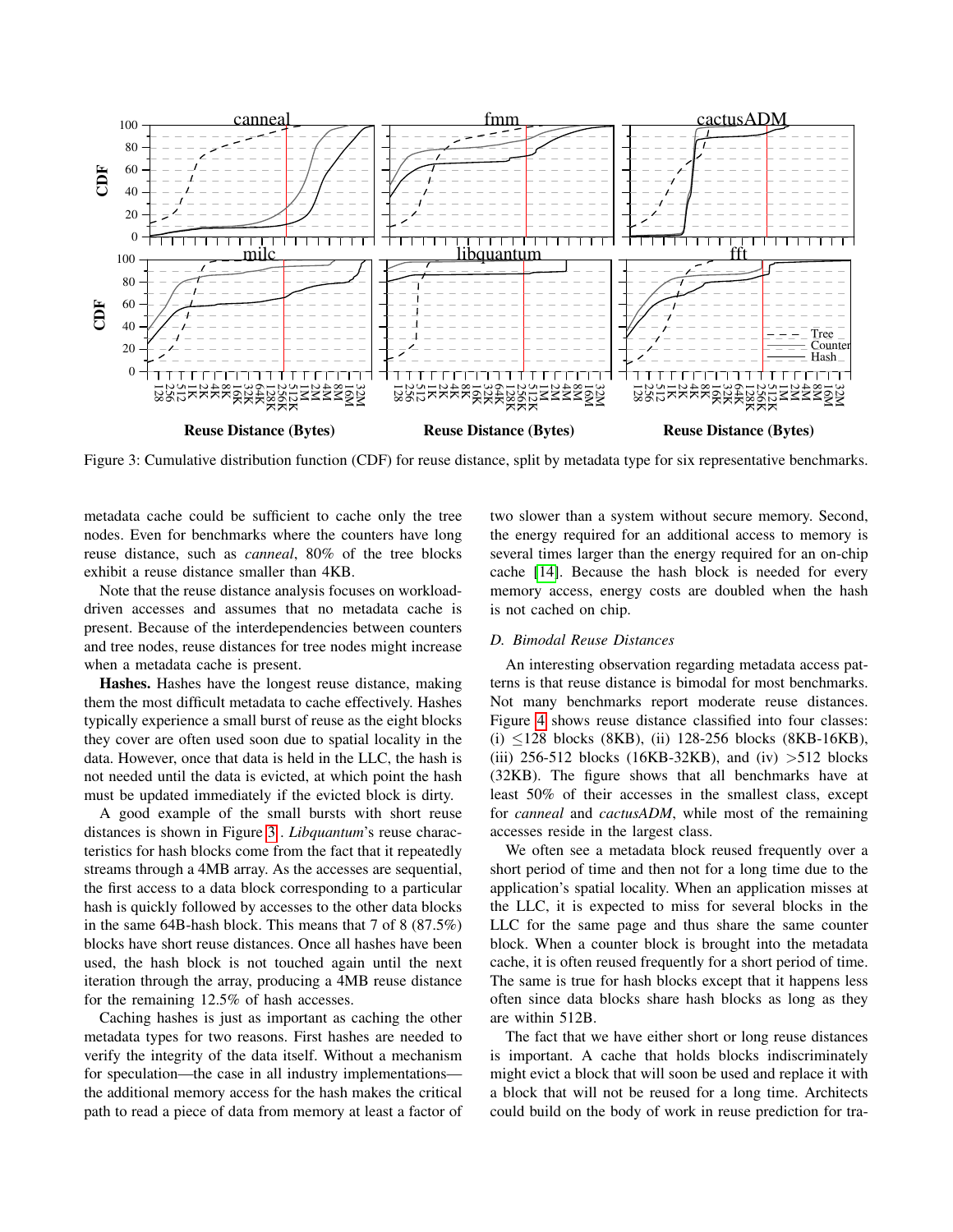<span id="page-6-0"></span>

Figure 4: Classification of metadata accesses according to reuse distances.

ditional caches [\[2\]](#page-9-1), [\[9\]](#page-10-22), [\[11\]](#page-10-23), [\[17\]](#page-10-24), [\[28\]](#page-10-25), adding information about the metadata type.

This bimodal behavior also impacts the cache size. The cache efficiency can only be affected if the cache size is large enough to capture the reuse distance of the blocks. In this case, the metadata cache size should either be smaller (less than 8KB) to capture the shorter reuse distances. Or it should be larger (greater than 32KB) to capture some of the blocks with larger reuse distances. Any cache size in the middle, between these sizes, would not capture the blocks with large reuse distances, regardless of any cache policy, and would be big enough to capture the blocks with shorter reuse distances, also regardless of any cache policy.

### *E. Request Types*

The memory request type is a strong indicator of the block's reuse distance. Figure [5](#page-7-0) shows reuse distance CDF broken down by request and metadata type for the two memory-intensive benchmarks with the most write requests: *fft* with 20% writes and *leslie3d* with 5% writes. These benchmarks are representative of the rest. Reuse distances decrease when an access goes from one type of request to the same type. This pattern follows from the fact that metadata blocks experience the application's spatial locality as temporal locality. If an application reads block A, it is likely that the next block will be spatially nearby and thus share metadata blocks. With counters, this pattern is more pronounced because counters protect a whole 4KB page.

The metadata cache can use partial writes for hash and tree nodes to take advantage of the shorter reuse distance of write-after-write requests [\[5\]](#page-10-4). Partial writes are implemented by adding a valid bit per-hash and per-frame, a total of eight bits for each frame in the cache. If a hash needs to be updated and the block is not in the cache, an empty block can be inserted in the cache as a placeholder for the whole hash block and store only the one updated hash, while the other hashes in the block are marked invalid.

Partial writes are helpful because two write requests that share the metadata block are likely to be evicted around the same time. Memory writes arise from evicting dirty lines from the LLC. Spatially local blocks have similar behaviors and tend to be replaced at approximately the same time under many eviction policies. Since write-to-write requests have shorter reuse distances, it is likely that the rest of the hash block will be updated soon. When the block needs to be evicted, any hash that has not been filled must be read from memory. The partial write mechanism saves one access to memory as long as the hash block is complete when evicted from the metadata cache. The benefits are modest, but the implementation is simple.

Note that the reuse CDFs assume that no metadata cache is present so the tree node reuse distances can actually be longer than shown. In the presence of a metadata cache, a write to a tree node would occur only when a counter block is evicted from the metadata cache. In the absence of a metadata cache, the write to a tree node would occur immediately following the write to a counter. Therefore, we can safely assume that metadata caches extend the tree nodes' reuse distances.

### V. METADATA INTERDEPENDENCE

Metadata accesses are highly correlated. Tree block accesses depend on the cacheability of the counters. Counter blocks, in turn, can become more expensive to evict from the cache if their associated ancestors in the tree are not present in the cache. The relationship between counters and tree nodes can complicate eviction choices. Instead of all blocks having the same miss cost, as in a traditional cache, blocks can have different miss costs depending on its metadata type and which of its ancestors are already cached. Non-uniform miss costs complicate eviction policies.

### *A. Eviction Policies*

For decades, researchers have sought better eviction policies for caches. A common policy is *pseudo-LRU*, which performs well generally but is far from the optimal Belady's MIN policy [\[3\]](#page-10-12). *Pseudo-LRU* also performs poorly for metadata caches because of metadata's bimodal reuse distances. To improve upon *pseudo-LRU*, we explore a recent policy that classifies blocks based on the metadata type.

*EVA* uses the concept of economic value added to classify blocks according to their "age" [\[2\]](#page-9-1). The "age" of a block is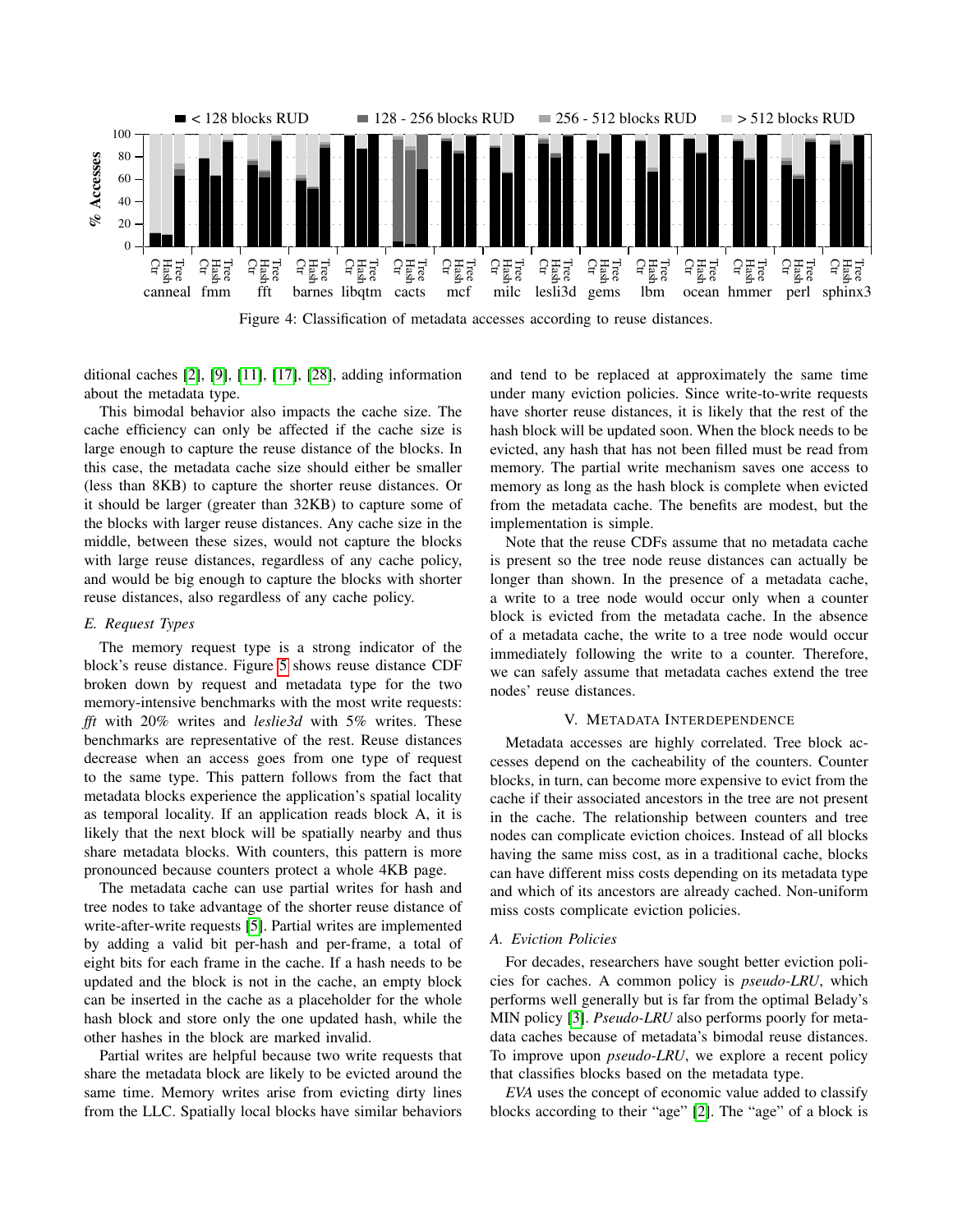<span id="page-7-0"></span>

Figure 5: Cumulative distribution function (CDF) for reuse distance, split into request and metadata types.

dictated by the number of accesses to the cache since it was inserted. The value added is determined by the following formula:

$$
EVA(age) = P(age) - C * L(age)
$$

where  $P$  is the hit probability as a function of the block's age,  $C$  is the average cache hit rate, and  $L$  is the expected remaining lifetime as a function of the block's age. The hit probability, P, is computed based on the number of hits at the block's current age. The remaining lifetime, L, is computed based on the expected number of hits and evictions at ages greater than the block's current age. The block that has the smallest "value added" is evicted from the cache.

We might expect *pseudo-LRU* to perform worse than *EVA* because it is unable to recognize those blocks that have longer reuse distances. Under *pseudo-LRU*, a block that is about to be reused might be evicted while keeping a block that was just added to the cache (most recently used) that will not be reused for a long time. Our experiments show that across benchmarks, there is no one eviction policy that worked for all. Figure [6](#page-8-0) shows misses per thousand instructions (MPKI) in a 64KB metadata cache for different eviction policies: *pseudo-LRU, EVA, MIN* and *iterative MIN*, which we will discuss in the next section. We evaluate a 64KB metadata cache because it aligns with reuse distances in Section [IV-C.](#page-4-1) The results were surprising, so we investigated further.

*EVA* does not perform as expected because metadata types have bimodal reuse distances. *EVA* uses one histogram for each type to predict reuse distance and hit probability. The bimodal characteristic of metadata reuse distances makes the one histogram approach ineffective for metadata caches.

### *B. The Optimal Eviction Policy*

Belady's *MIN* algorithm [\[3\]](#page-10-12) is proven to be the optimal eviction policy for traditional caches. This algorithm relies on future knowledge of the cache accesses. The best eviction candidate is the one that is reused furthest into the future. For *MIN* to be optimal, the access trace must be independent of the cache design and the miss cost must be uniform.

Metadata accesses do not conform to Belady's assumptions. First, the access trace of metadata blocks depends on the cache design and its eviction policy. A tree node is only needed if the children it protects are not in the cache when needed. The access trace changes depending on the cache size and eviction decisions. For example, when a counter is evicted, its parent will be needed the next time that counter is requested. Second, the cost of missing different blocks in the metadata cache depends on how many parent blocks are in the cache. A miss for a counter that has its immediate parent in the cache is much less expensive than one for a counter that does not have any of its ancestors in the cache.

Ignoring these differences and naively applying *MIN* to metadata gives results that are not only sub-optimal but are generally worse than those from the other algorithms. We simulate the benchmark once using true-LRU, gather the cache access trace, and feed that trace back into the simulator to provide future knowledge for *MIN*. However, *MIN* not only fails to account for differences in miss costs, it also starts using incorrect future knowledge once it makes a replacement decision that deviates from true-LRU. In effect, changing the contents of the cache changes future accesses in ways that deviate from the trace.

Non-uniform Miss Cost. Prior work has examined nonuniform miss costs in the context of NUMA systems. Jeong *et. al.* propose *CSOPT*, an algorithm that considers all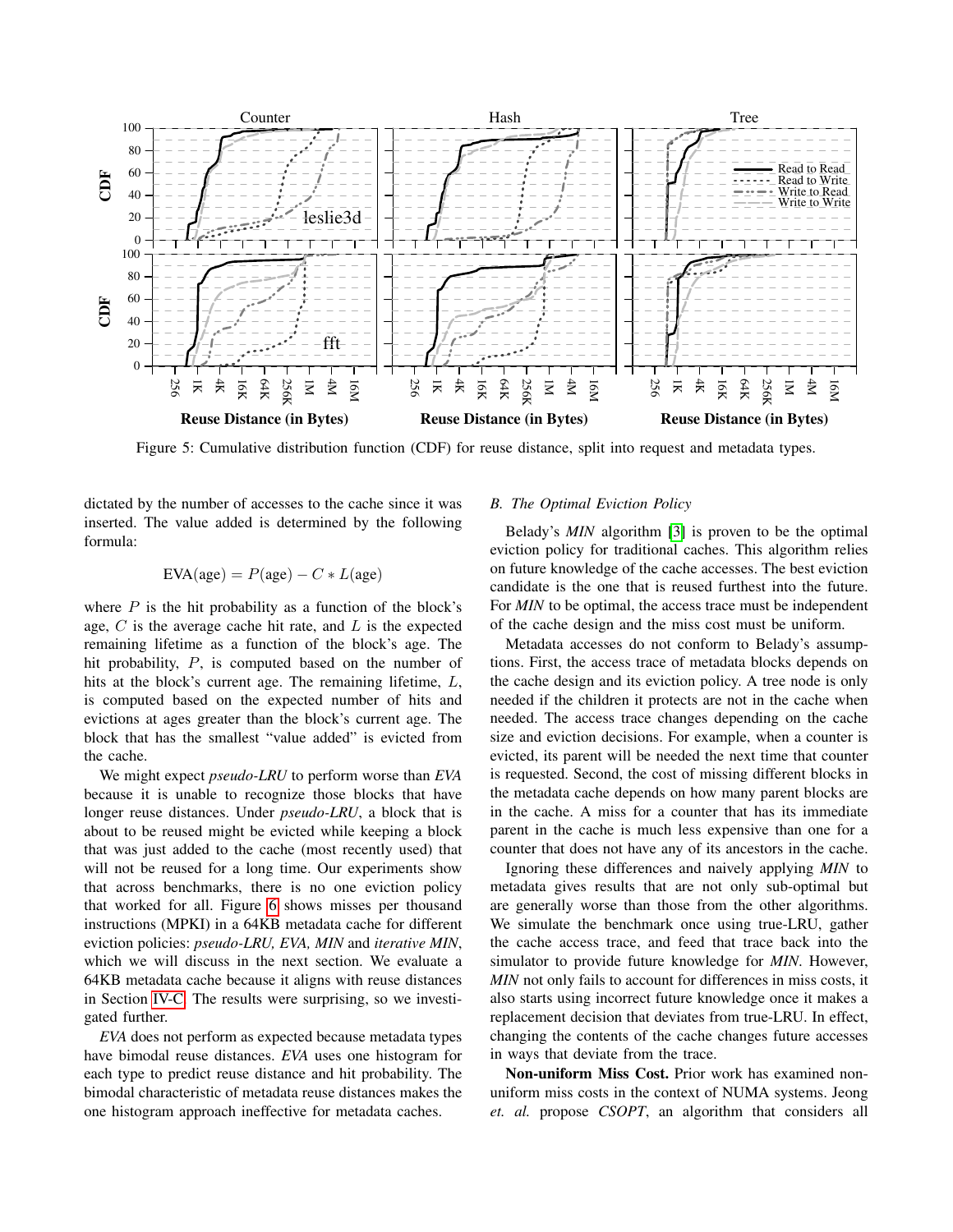<span id="page-8-0"></span>

Figure 6: Metadata misses with varied eviction policies and 64KB metadata cache.

possible eviction candidates with breadth-first search [\[10\]](#page-10-26). To prune the search space, *CSOPT* tracks the cost of each eviction candidate, eliminating the ones that have higher costs to reach the same state. This algorithm assumes a fixed trace and provides optimal replacements for a system with non-uniform memory access latencies. *CSOPT* accommodates only two costs (*e.g.*, local or remote latency).

Metadata caches can have large number of miss costs, from one additional memory access to accesses equal to the number of levels in the tree. This difference in miss costs increases analytical complexity. We find that running *CSOPT* once on a program's access trace is expensive. Costs range from 32 minutes for applications with small memory footprints, such as *perl*, to more than 6 days—the simulator does not finish—for memory-intensive benchmarks such as *canneal*. We run the algorithm for four-way associative caches and costs increase with associativity.

Varying Access Stream. The problem is even more complex when studying memory integrity. The decision to keep or evict a counter or tree node inherently changes the number and type of accesses required later in the stream. A miss on some types of metadata will trigger requests for other types of metadata. One way to address this problem is to borrow an idea common to compiler analyses: start with a solution that is "too good to be true" (in our case, a memory access trace with no tree nodes) and iterate to a fixed point. In particular, simulate the current trace making optimal replacement decisions and adjusting tree node requests as needed.

Iterating *CSOPT* to a fixed point for *perl* requires 32 minutes per iteration. Although the iterative procedure makes progress as the number of misses reported in each iteration decreases, it fails to complete after two days. We also iterate Belady's *MIN*, which we call *iterMIN*, to a fixed point. Even though the iterative variant finishes quickly, its results could be worse that those from *pseudo-LRU*. Figure [6](#page-8-0) highlights the importance of considering the different miss costs to find an eviction policy. For most benchmarks, neither *MIN* nor *iterMin* perform better than *pseudo-LRU* and indeed do much worse.

Even though the trace used in *iterMin* is correct and makes decisions that accurately reflect the most distant reuse, these decisions do not incorporate the differences in cost. *IterMin* frequently chooses to keep a near, low-cost miss at the expense of a distant, high-cost miss. To find the optimal eviction policy, the different miss costs have to be taken into account. Designing a computationally tractable algorithm that finds optimal eviction decisions is future work.

### *C. Cache Partitioning*

Partitioning the cache may help us manage multiple metadata types. If the cache were partitioned to give more capacity to metadata types that need it, cache efficiency might improve. Tree nodes need not to be included in the partitioning scheme because their reuse distances are either too short to be evicted by most reasonable policies or too long to be cached practically. Moreover, trees ensure counter integrity and are needed only after counter cache misses.

Figure [7](#page-9-2) shows  $ED^2$  overhead of four different cache organizations: (i) no partition, (ii) partitioned with the best split for the application, (iii) partitioned with the average best split across all applications, and (iv) dynamically partitioned. Partitioning the cache with the best split for the application only improves performance for a few benchmarks (see *barnes, canneal, libquantum and mcf*) and harms performance for others. Applications requirements evolve throughout its execution and a static partition serves only to limit the cache capacity for each type. The most effective partition depends on the application's spatial and temporal locality. To mitigate the limitations of static partitions, the partitioning scheme needs to adapt to application behavior at run-time.

The dynamic partitioning scheme is inspired by set dueling [\[18\]](#page-10-27), [\[19\]](#page-10-28). Leader sets assess cache effectiveness for counters and hashes. Two small, randomly selected collections of sets serve as competing leaders and the remaining sets as followers. Leaders define bit vectors that partition counters and hashes differently. Followers use hit statistics from leaders to guide run-time partitioning. To produce representative leaders, selected sets are distributed uniformly.

Figure [7](#page-9-2) compares MPKI with varied partitioning schemes. Results were surprising as dynamically partitioning the cache does not help. In some cases, having the dynamic partition hurts the cache efficiency (see *fft*). Dynamic partitioning does not work well because sets are diverse and sampling them effectively is hard.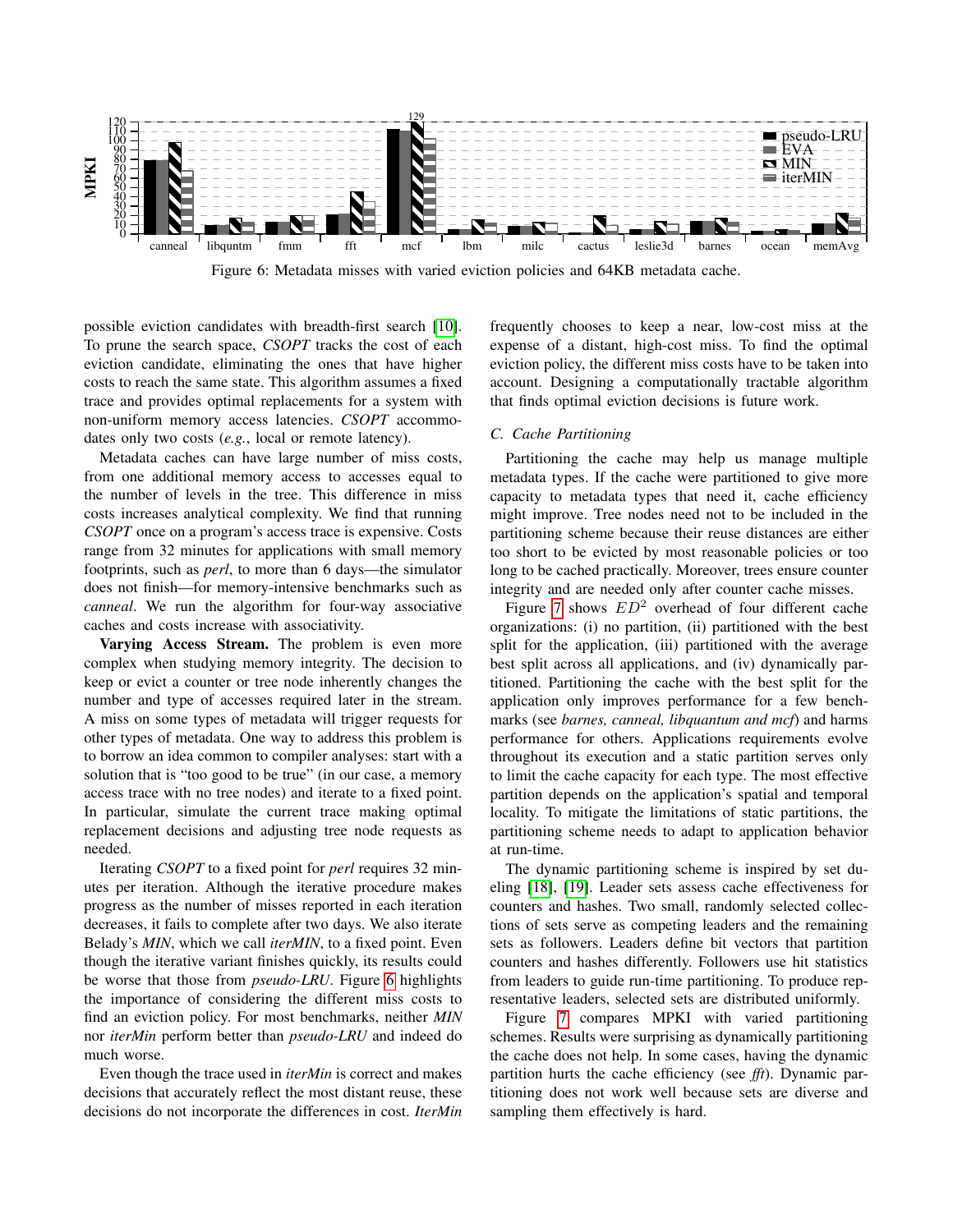<span id="page-9-2"></span>

Figure 7: Cache partitioning schemes and overheads from secure memory. Best static partition shown below the x-axis.

Metadata cache designs cannot rely on basic set sampling because sets in a metadata cache differ in three characteristics. First, blocks in each set have different metadata types and, as discussed in section [IV-C,](#page-4-1) metadata types have different reuse distances. Second, the number of blocks for each type can also differ from set to set. This matters in an eviction or a partition policy because the block to evict depends on the content of the cache. Finally, the miss cost of blocks are different within and between sets. A miss to a hash block costs only one additional access, but a miss to a counter that does not have any parents in the cache cause as many accesses as levels in the tree.

### VI. DESIGNING A METADATA CACHE

Prior studies make assumptions about metadata cache design based on intuitions derived from traditional caches. Some of these assumptions hold under experimental scrutiny. For example, most of the on-chip budget for caches should be spent on the last-level cache and not the metadata cache. Other assumptions are shown to be false. For example, caching only counters is insufficient to improve performance and traditional caching strategies do not apply to metadata caches.

We make several observations that highlight differences between data and metadata. First, metadata accesses have different types and exhibit different degrees of temporal locality. Second, temporal locality is usually short or long for hashes and counters. Even though tree nodes show short reuse distances, these can change when caching counters. Third, metadata read and write accesses exhibit different degrees of temporal locality. Finally, metadata reuse distances are interdependent across types, resulting in non-uniform miss cost.

Some differences between metadata and traditional caches provide direct guidance to architects:

- *Cache Contents*: Metadata caches should include all metadata types, enabling the cache to adapt dynamically to changing access patterns within and across benchmarks.
- *Cache Size*: The bimodal nature of metadata reuse distances indicate that the cache should be sized to match it. Choosing a size in the middle of the distribution wastes cache capacity.

• *Eviction Policy*: The metadata cache should have an eviction policy that accounts for multiple miss costs. The interdependent nature of the metadata structures affect the optimality of eviction decisions.

Other differences between metadata and traditional caches do not provide direct answers but instead seed questions for future research. Traditional replacement policies, even Belady's MIN, are ill-suited to metadata caches, metadata type and access type should figure into those replacement policies, and cache partitioning shows potential but needs new mechanisms to achieve that potential.

# VII. CONCLUSIONS

Secure memory incurs large energy and latency overheads due to the additional memory requests needed to verify and en/decrypt data. Metadata blocks can be cached to reduce overheads. Metadata access patterns vary according to their type—counters, hashes, trees—and differ from data access patterns. We perform a rigorous analysis of these access patterns, motivating computer architects to seek better solutions for caching metadata. Based on the analysis, we provide concrete guidelines and define possible avenues of research to design more holistic metadata caches.

#### ACKNOWLEDGMENTS

This work is supported by the National Science Foundation under grants CCF-1149252 (CAREER), CCF-1337215 (XPS-CLCCA), SHF-1527610, and AF-1408784. This work is also supported by STARnet, a Semiconductor Research Corporation program, sponsored by MARCO and DARPA. Any opinions, findings, conclusions, or recommendations expressed in this material are those of the author(s) and do not necessarily reflect the views of these sponsors.

#### **REFERENCES**

- <span id="page-9-0"></span>[1] I. Anati, F. Mckeen, S. Gueron, H. Haitao, S. Johnson, R. Leslie-Hurd, H. Patil, C. Rozas, and H. Shafi, "Intel software guard extensions (Intel SGX)," in *Tutorial at International Symposium on Computer Architecture (ISCA)*, 2015.
- <span id="page-9-1"></span>[2] N. Beckmann and D. Sanchez, "Maximizing cache performance under uncertainty," in *Proc. High Performance Computer Architecture (HPCA)*, 2017.